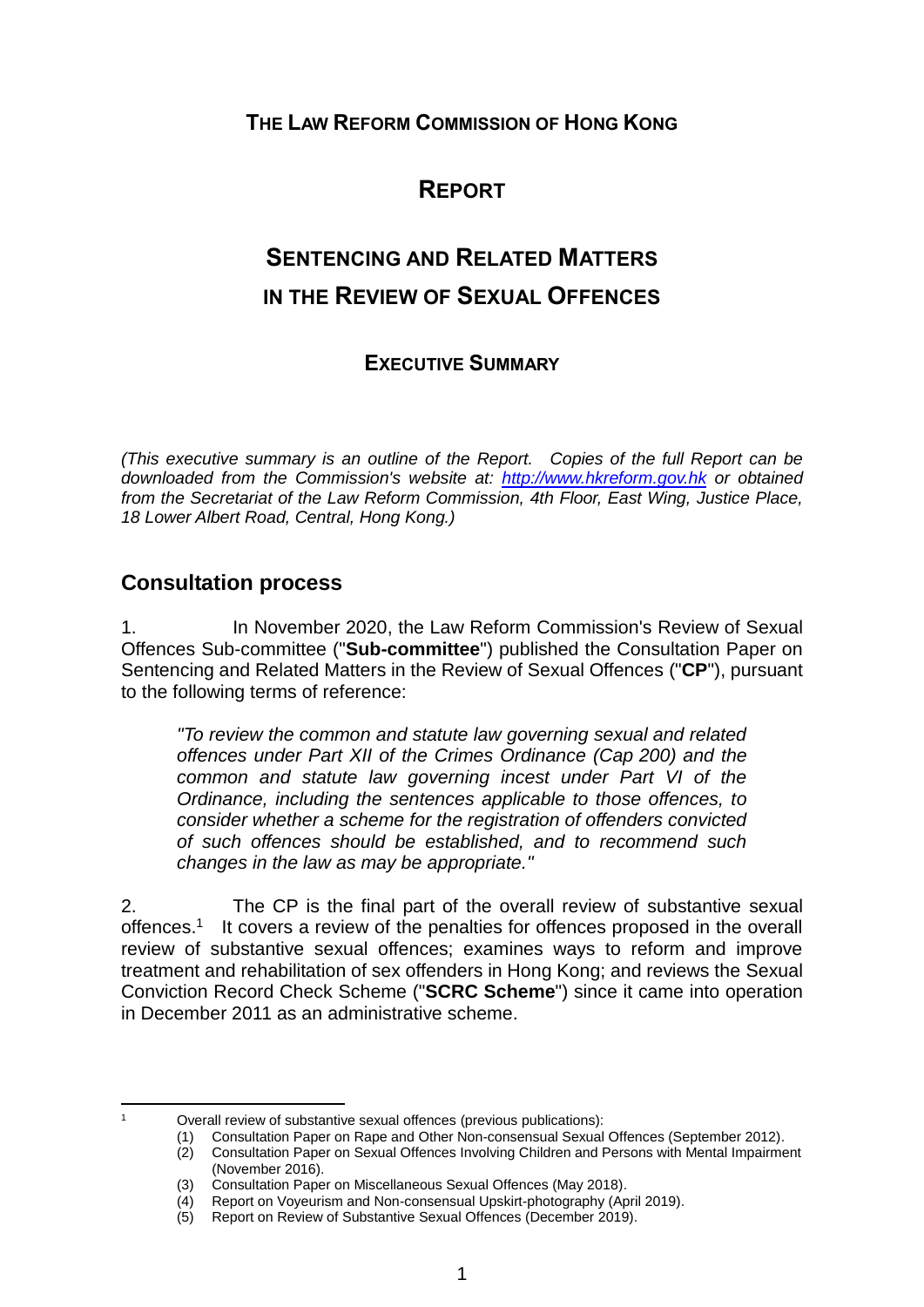3. The Sub-committee received 75 responses from members of the public during the consultation period. We are most grateful to all those who have commented on the CP ("**Respondents**").

# **Structure of the Report**

4. The Report consists of three chapters dealing with three sets of Final Recommendations:

- (a) Chapter 1 discusses the penalties recommended for
	- (i) the existing offences of rape (which the LRC recommended be renamed as "sexual penetration without consent") and incest; and
	- (ii) the new offences proposed in the overall review which are largely modelled on relevant provisions in the English Sexual Offences Act 2003 ("**English Act**") and the Sexual Offences (Scotland) Act 2009 (Final Recommendation 1).
- (b) Chapter 2 discusses the possible treatment and rehabilitation of sex offenders including (i) the judges' powers to require sex offenders to attend treatment programmes and obtain their psychological and psychiatric assessment reports, (ii) a review of the incentive schemes available to sex offenders in custody, and (iii) the provision of specialised post-release supervision to discharged sex offenders (Final Recommendation 2).
- (c) Chapter 3 examines the SCRC Scheme since it came into operation in December 2011 as an administrative scheme, and discusses how the scheme could be optimised (Final Recommendation 3).

## **Chapter 1: Penalties for offences proposed in the overall review of substantive sexual offences**

5. Preliminary Recommendation 1 in the CP recommends, inter alia, that for the offences recommended in the Report on Review of Substantive Sexual Offences ("**Report on Sexual Offences**"), the current penalties for the existing offences of rape (ie life imprisonment) and incest (ie 14 years' imprisonment) should continue to apply to the recommended offences of sexual penetration without consent and incest. A majority of the submissions that commented on this part of Preliminary Recommendation 1 support the recommendation and agree that the current penalties for the existing offences of rape and incest should continue to apply to the recommended offences of sexual penetration without consent and incest.

6. As regards the recommendation that penalties for the new offences proposed in the Report on Sexual Offences be set by reference to those in the corresponding overseas provisions with suitable adjustments, <sup>2</sup> a narrow majority of the submissions disagree with the proposed maximum penalty of two years' imprisonment for the offences of voyeurism and non-consensual upskirt

 $\overline{2}$ CP, at para 1.9.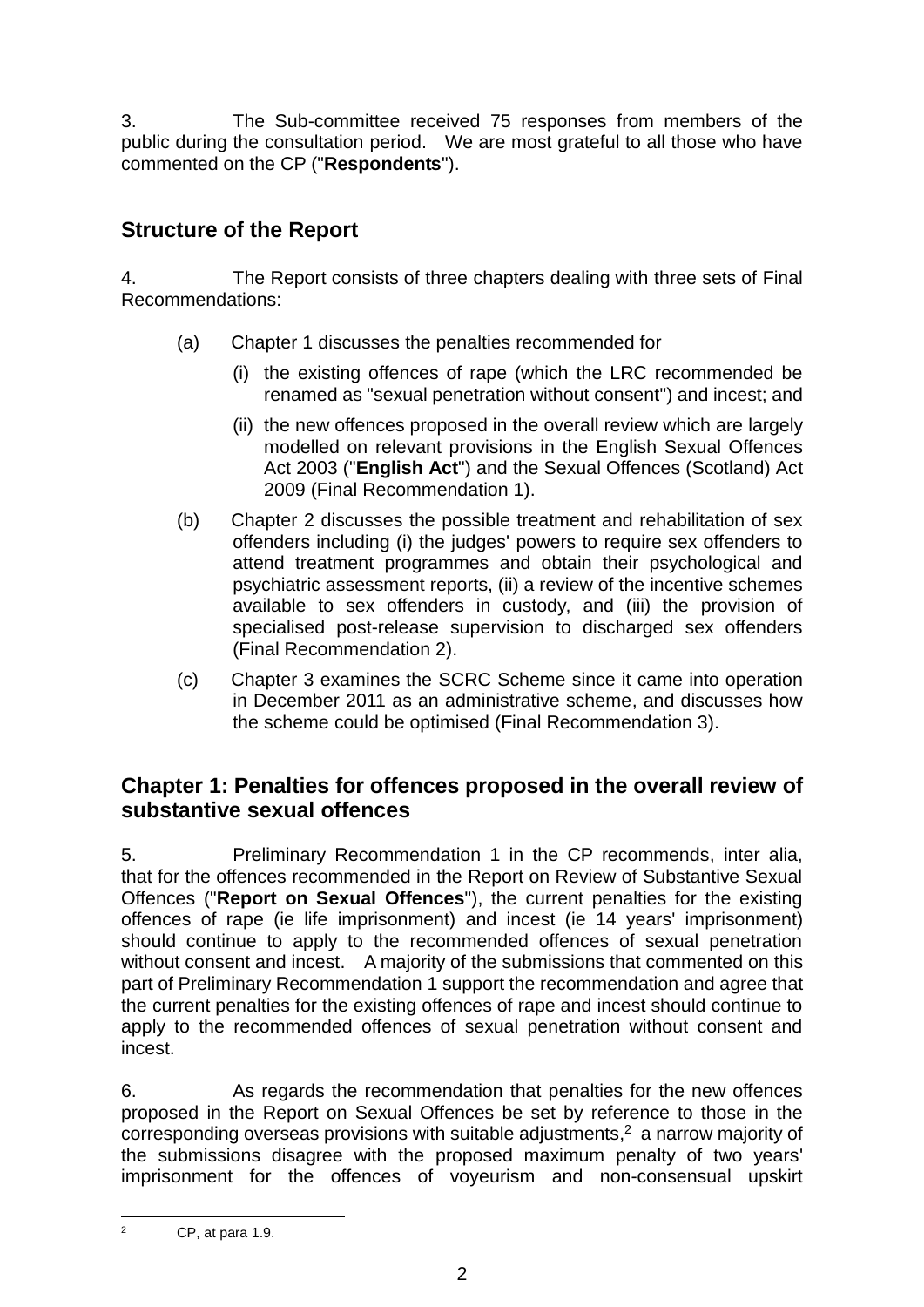photography. Some of the Respondents also raise concern on the proposal to impose a maximum sentence of 14 years' imprisonment for the offences of sexual assault of a child under 13/16 and the relevant offences of causing or inciting a child under 13/16 to engage in sexual activity without regard to the two different age groups.<sup>3</sup> With regard to the offence of sexual activity with a person with mental impairment ("**PMI**") (i) by people involved in his or her care, or (ii) involving abuse of a position of trust or authority, or a relationship of dependency, some Respondents comment that a higher maximum sentence is justified for cases involving an offender abusing the victim's trust.<sup>4</sup>

7. Having analysed the arguments for and against Preliminary Recommendation 1, we agree with the majority that even with the recommended expansion in scope of the proposed offence of sexual penetration without consent and the offence of incest, the gravity of these offences is no different from that of the existing offences of rape and incest. Hence, the current penalties for the said existing offences should continue to apply to the recommended offences of sexual penetration without consent and incest.

### *Proposed new offences of voyeurism and non-consensual upskirt-photography*

8. At the time of preparing the Report, we were aware that the Government had already introduced the Crimes (Amendment) Bill 2021 ("**Bill**") in March 2021 seeking to introduce, amongst others, specific offences against voyeurism, non-consensual recording of intimate parts and publication of intimate images without consent, with a proposed maximum penalty of five years' imprisonment. The Bill was passed and the new law came into operation on 8 October 2021. Given this latest development, we will make no final recommendation on the proposed maximum penalties for the proposed new offences of voyeurism and non-consensual upskirt-photography.

### *Proposed new offences of sexual assault of a child under 13/16, and causing or inciting a child under 13/16 to engage in sexual activity*

9. We take the view that the proposed maximum sentence of 14 years' imprisonment for the said offences involving a child under 16 is already a harsh penalty, considering the current maximum penalty for unlawful sexual intercourse with a girl under the age of 16 is imprisonment for five years<sup>5</sup> whereas the recommended maximum penalty for the proposed new offence of sexual assault (where the victim is not under 16) is imprisonment for 10 years. $6$  We wish to

 $\overline{a}$ The Respondents comment that the proposed penalties are not in line with the basic principle that heavier sentences should be imposed for offences involving a child under 13 for better protection of this age group which involves younger children. On the other hand, they have different views as regards whether the proposed maximum sentence of 14 years should be lowered to 10 years for sexual offences involving a child under 16; or whether that for sexual offences involving a child under 13 should be increased to above 14 years to create the differentiation.

<sup>&</sup>lt;sup>4</sup> The Respondents propose that the maximum sentence for the said offence should carry the same maximum penalty as the proposed new offence of "causing a PMI to engage in or agree to engage in sexual activity by inducement, threat or deception", ie life imprisonment in cases involving penetrative sexual activity, and 14 years' imprisonment in cases involving non-penetrative sexual activity.

 $\frac{5}{2}$  Crimes Ordinance (Cap 200), s 124.

<sup>6</sup> One may also note that the maximum sentence of the existing offence of indecent assault is 10 years' imprisonment (Crimes Ordinance (Cap 200), s 122), which is the same as our proposed maximum penalty for the new offence of sexual assault which will replace it.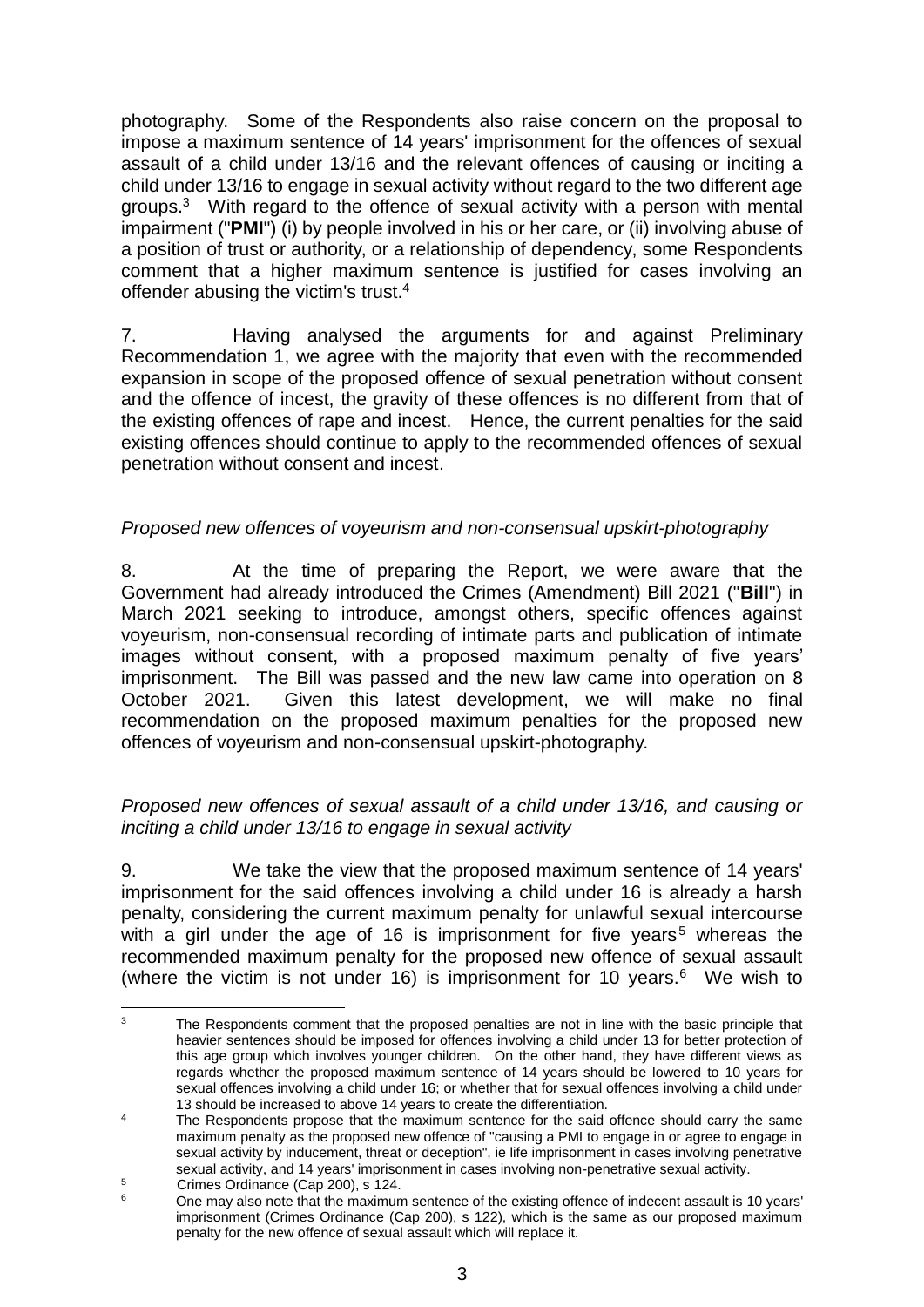stress that the proposed maximum penalties are reserved for the most extreme situations, and that the sentencing court, having considered all the facts and circumstances of each individual case, would undoubtedly take into account the differentiation in the age of the victims and impose a suitable sentence.

10. We would add that in the event that our recommendation to set the same statutory maximum (ie 14 years' imprisonment) for those committing the offending acts against a child under 13 and those against a child under 16 is accepted by the Government, consideration may be given as to whether or not the implementing legislation should only create one single offence to cover both groups of underage victims to avoid creating unnecessary complications at trial.<sup>7</sup>

*Proposed new offence of sexual activity with a PMI (i) by people involved in his or her care, or (ii) involving abuse of a position of trust or authority, or a relationship of dependency*

11. In recommending the new offence of sexual activity with a PMI to cover both situations where (i) the perpetrator is a person involved in the victim's care, and (ii) abuse of a position of trust or authority, or a relationship of dependency is otherwise involved, we took the view that the corresponding English provision (ie section 38(1) of the English Act) which only covers situation (i) should be extended to embrace the Canadian approach<sup>8</sup> to cover also situation (ii). Unlike the English legislation which only covers a care relationship (where a position of trust or authority, or a relationship of dependency may exist),  $9$  the Canadian offence is wider in the sense that it extends generally to any position of trust or authority, or any relationship of dependency. Hence, the reason for extending the English provision is for the protection of PMIs also from those who are not their carers, not because we consider the maximum penalty for the offence under the English provision insufficient to address the situation where a position of trust or authority, or a relationship of dependency exists. On this basis, it appears that there is no strong basis for differentiating the penalty level.

12. Our view therefore is that the maximum sentence proposed would be sufficient in catering for situation involving an abuse of trust, and what the suitable sentence should be imposed for the offence of sexual activity with a PMI involving an abuse of trust in an individual case should be a matter for the sentencing court, having regard to the facts and circumstances of the case.

13. Having considered the responses received, apart from making no final recommendation on the proposed maximum penalties for the proposed new offences of voyeurism and non-consensual upskirt-photography, Preliminary Recommendation 1 in the CP is therefore maintained as **Final Recommendation 1** as follows:

 $\overline{7}$ As an example, for sexual assault which happened many years ago when the complainant was young, the evidence might be unclear as to whether the relevant incident occurred before or after the complainant reached 13, or there might be a series of sexual assaults one or more of which happened before with another or others after the complainant's 13<sup>th</sup> birthday.

<sup>8</sup> Canadian Criminal Code, s 153.1(1).<br>
Represent the CR of the State of the CR of the CR of the CR of the CR of the CR of the CR of the CR of the CR

Discussed in CP, at paras 1.33–1.36. See also consultation paper on Sexual Offences Involving Children and Persons with Mental Impairment, at paras 10.4, 10.38–10.59, 10.70–10.77 (for the relevant sections of the Canadian Criminal Code) and paras 11.15–11.18.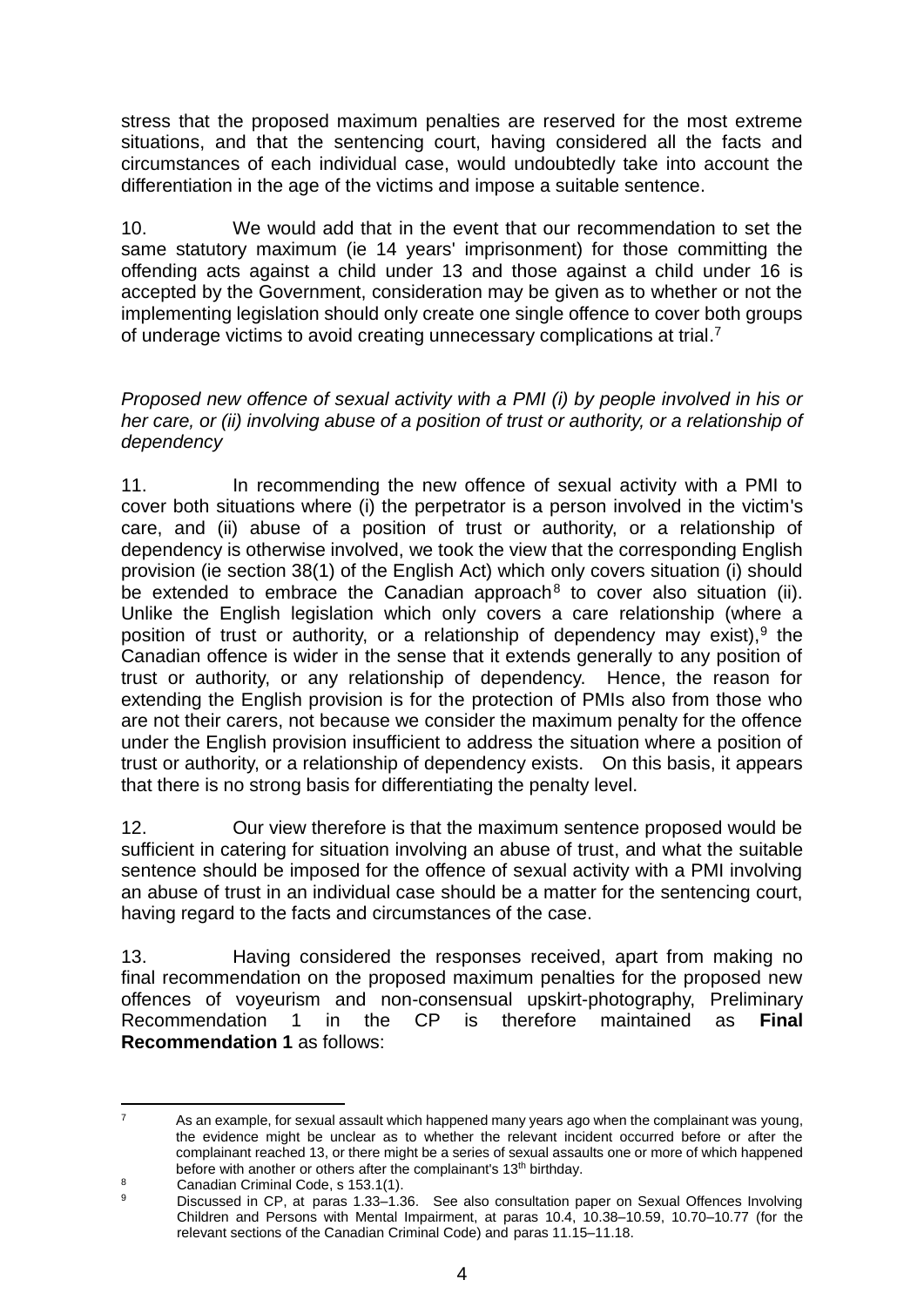*"For the offences recommended in the Report on Review of Substantive Sexual Offences:*

- *(a) We recommend that the current penalties for the existing offences of rape and incest should continue to apply to the recommended offences of sexual penetration without consent and incest.*
- *(b) We further recommend that the penalties for the new offences proposed be set by reference to the penalties for the corresponding offences in the respective overseas jurisdictions with suitable adjustments.*
- (c) *We make no final recommendation on the proposed penalties for the proposed new offences of voyeurism and non-consensual upskirt-photography."*

### **Chapter 2: Treatment and rehabilitation of sex offenders**

#### *The current specialised treatment and rehabilitation programmes for sex offenders available on a voluntary basis at the Correctional Services Department be maintained*

14. A majority of those who responded agree that the current specialised treatment and rehabilitation programmes for sex offenders available on a voluntary basis at the Correctional Services Department ("**CSD**") should be maintained. However, a large number of the Respondents suggest that the treatment and rehabilitation programmes should also be made available to all sex offenders, in particular those who are sentenced to less than two years' imprisonment or given a non-custodial sentence (eg Probation Order ("**PO**") or Community Service Order ("**CSO**")). Amongst those who oppose, one women and children concern group suggests that more resources should be allocated to the CSD for the purpose of engaging additional manpower in order to establish a proper treatment and rehabilitation system.

15. There is no statutory provision in Hong Kong which empowers a sentencing court to require a sex offender to undertake a course of therapy or treatment, or to accept appropriate counselling. Currently, treatment and rehabilitation programmes for incarcerated sex offenders are operated and provided by the CSD. Programme participation is entirely voluntary. To be effective, we believe there should be legislation providing incentives for sex offenders to receive treatment and to demonstrate positive change. Simply mandating a sex offender to attend treatment is unlikely to serve any useful purpose.

16. The latest statistics provided by the  $\text{CSD}^{10}$  show that the current treatment programmes have been operating effectively, and noting the support from the majority of the Respondents, we agree that the current specialised

 $10$ Report, at paras 2.7–2.8.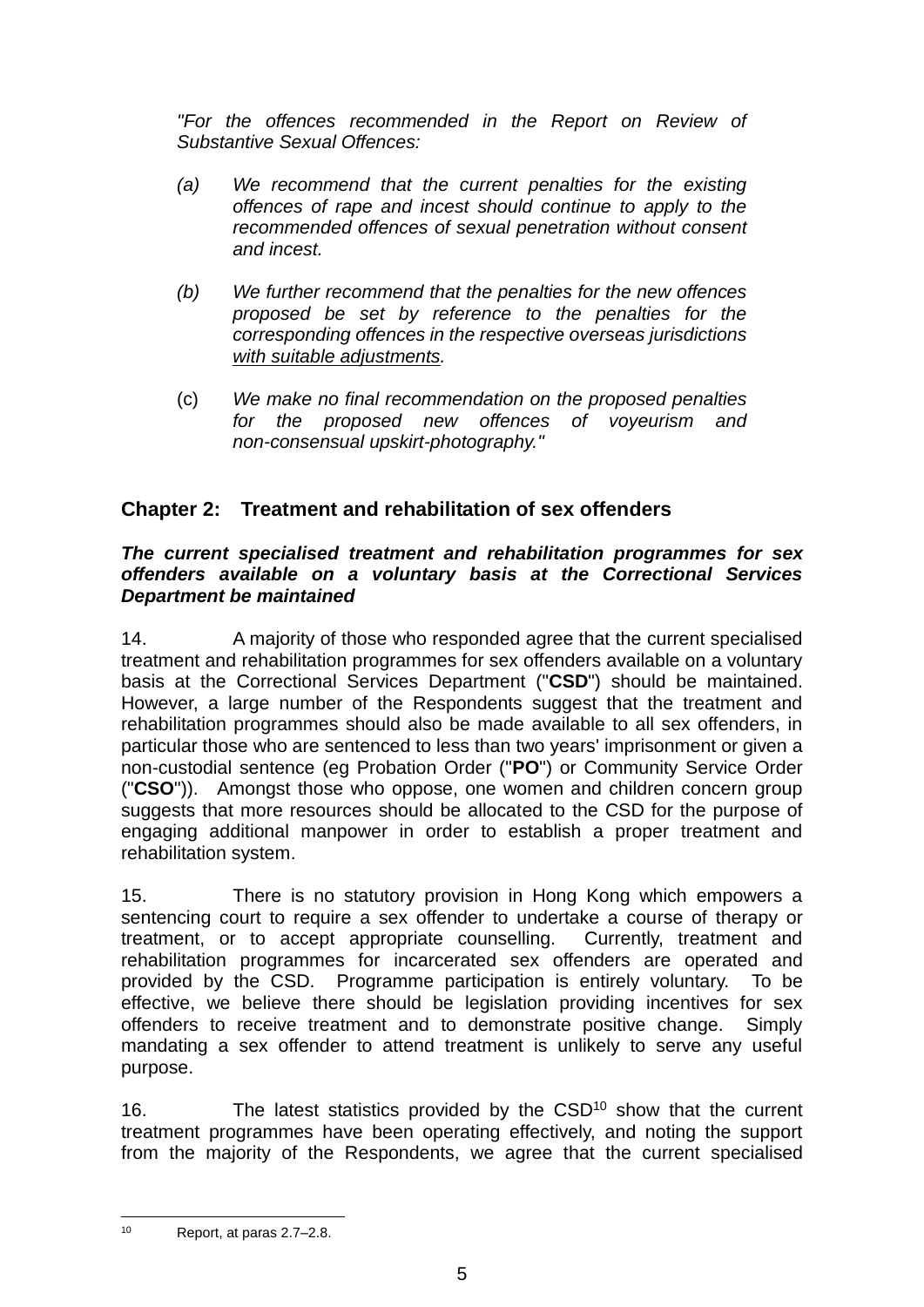treatment and rehabilitation programmes for sex offenders available on a voluntary basis at the CSD should be maintained.

17. As regards such treatment and rehabilitation programmes provided by the CSD, they are available to all sex offenders who are imprisoned.<sup>11</sup> For sex offenders who are serving a non-custodial sentence (eg under a PO or CSO), the Social Welfare Department ("**SWD**") and a number of non-government organisations ("**NGOs**") are already providing them with various kinds of treatment and rehabilitation programmes.<sup>12</sup>

### *The general practice for judges to exercise discretion to obtain psychological and psychiatric assessment reports of sex offenders for sentencing should continue to apply*

18. The result of the consultation responses is a tie. Those who support generally agree that solely asking judges to obtain pre-sentencing assessment reports for consideration of sentencing options in lack of adequate specialised treatment, reintegration support and supervision available to the sex offenders is unlikely to provide effective management of and assistance to sex offenders. Those opposing opine that psychological and psychiatric assessment reports of sex offenders are necessary as they can provide references to the court for sentencing. They also believe that more resources should be allocated by the Government to the CSD for the purpose of engaging additional manpower and establishing a proper system.

19. At the moment, it is usually in cases involving relatively minor sexual offences in which the sentencing judge may consider imposing a penalty by way of a PO or a CSO that a psychological or psychiatric assessment report is requested by the sentencing judge. In practice, without the sex offender's consent to attend the treatment programme, the probation officer will not recommend to the sentencing judge that attendance of treatment programme can be one of the conditions of the PO or CSO. We agree that if sex offenders cannot be required to undergo mandatory treatment, there would be little benefit in mandating judges (as opposed to the current discretionary power) to request psychological or psychiatric reports, and hence recommend that the current practice for judges to exercise discretion to obtain the assessment reports of sex offenders for sentencing should continue to apply.

### *The Government reviews and considers the introduction of an incentive scheme in the prison institutions*

20. We received overwhelming support for this Preliminary Recommendation. One Government department suggests that the incentive scheme should be extended to motivate sex offenders under post-release supervision, PO or CSO, to actively participate in the treatment and rehabilitation programmes.

 $11$ Sex offenders serving a term of less than two years can also participate in these programmes voluntarily.

<sup>12</sup> Report, at paras 2.12–2.20.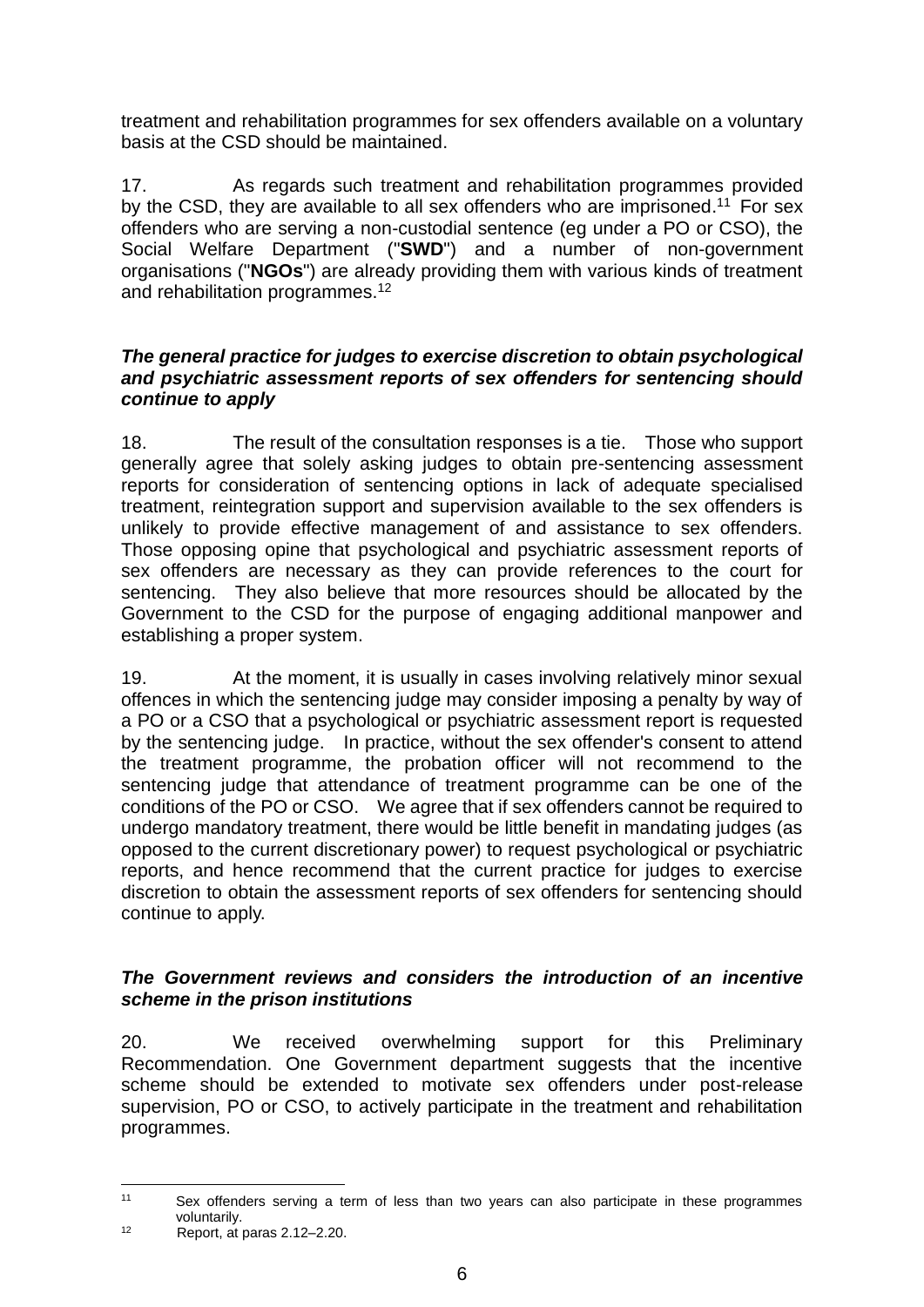21. In view of the overwhelming support, we agree with the Respondents and therefore recommend that the Government takes the Respondents' suggestions into full consideration when it formulates its policy in this respect in the design of the actual incentive scheme.

#### *The provision of specialised post-release supervision to discharged sex offenders under the existing statutory schemes be maintained; and the Government considers strengthening the rehabilitation services for discharged sex offenders*

22. We received unanimous support for these parts of Preliminary Recommendation 2.

23. We take the view that efforts to ensure the availability of specialised rehabilitation and treatment in the community to enhance continuity of care by improving the interface between CSD and community service providers, and the engagement of needy ex-offenders after release are important for lowering the reoffending rate. In view of the unanimous support, we recommend that the Government should consider strengthening the existing specialised rehabilitation services, including psychological and psychiatric treatment for discharged sex offenders.

24. Preliminary Recommendation 2 in the CP is therefore maintained as **Final Recommendation 2** as follows:

*"We recommend that the current specialised treatment and rehabilitation programs for sex offenders available on a voluntary basis at the Correctional Services Department be maintained.*

*We recommend that the general practice for judges to exercise discretion to obtain psychological and psychiatric assessment reports of sex offenders for sentencing should continue to apply.*

*We recommend that the Government reviews and considers the introduction of an incentive scheme in the prison institutions.*

*We recommend that the provision of specialised post-release supervision to discharged sex offenders under the existing statutory schemes be maintained.*

*We recommend that the Government considers strengthening the rehabilitation services for discharged sex offenders."*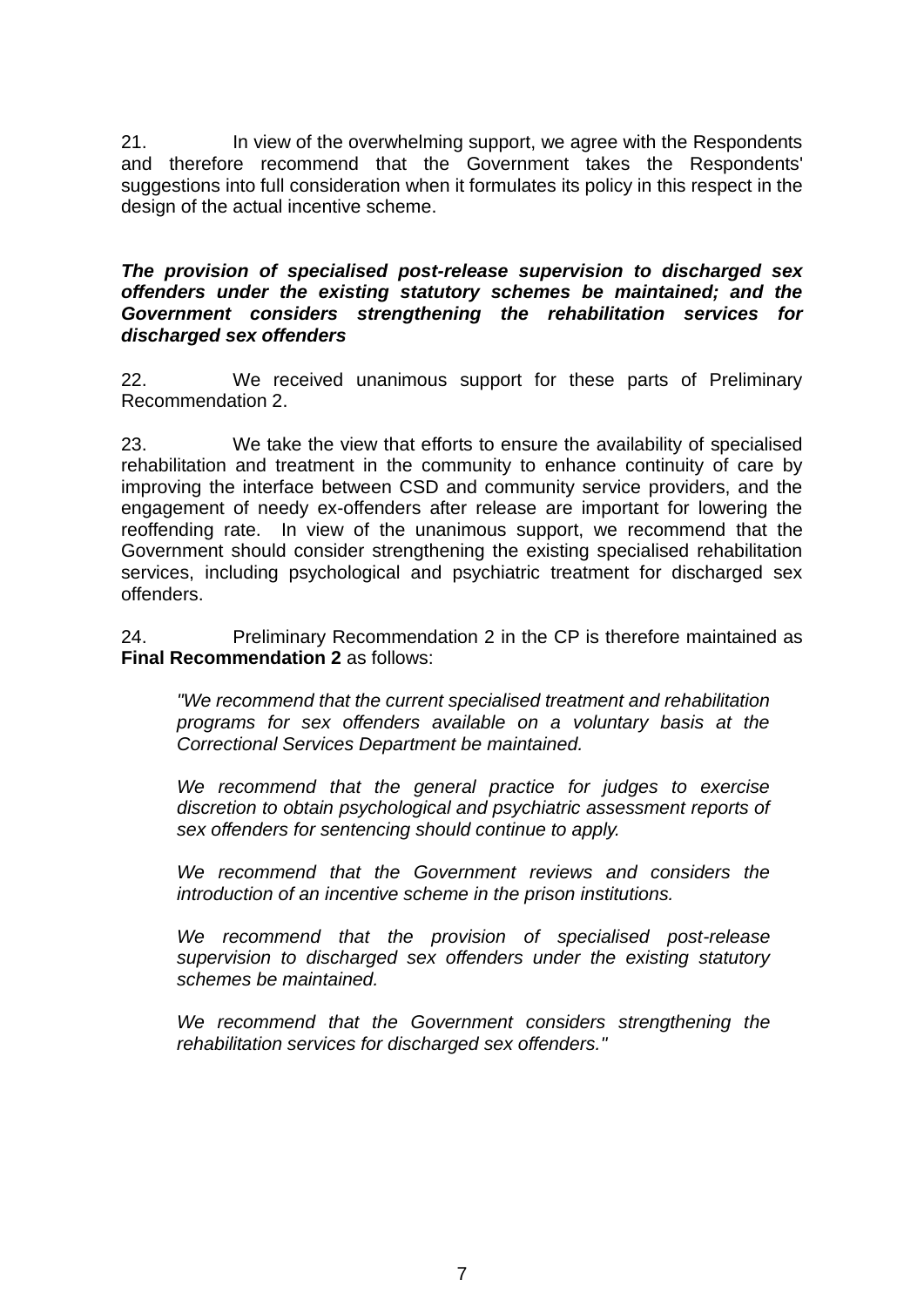### **Chapter 3: Review of Sexual Conviction Record Check Scheme**

#### *The SCRC Scheme should not become mandatory for the time being; and the Government extends the SCRC Scheme to its fullest and evaluate the need to make it a mandatory scheme at an appropriate time*

25. A narrow majority of those who responded oppose these parts of the Preliminary Recommendation, commenting that the Government should already have ample time to introduce a legislative scheme given that the SCRC Scheme has come into operation since 2011. Some Respondents opine that a mandatory legislative scheme is necessary to provide sufficient protection for children and mentally incapacitated persons ("**MIP**") from sexual abuse as it can ensure that penalties are imposed for non-compliance by employers. For those who support the recommendations, they generally agree that the Government should speed up the process of optimising the existing scheme by extending it to cover all existing employees, self-employed persons and volunteers, and give a clear timeframe as to when it will introduce a mandatory checking scheme.

26. We maintain our view that as far as prospective employees are concerned, given that the current administrative scheme is being extensively utilised and is very effective, we do not see an immediate demand for the SCRC Scheme to become a comprehensive legislative scheme. Having said that, we note the responses received which show that there is indeed a demand from the community that the Government should give due consideration to optimising the current administrative scheme. We hence would urge the Government to expedite the optimising exercise and seriously consider turning the SCRC Scheme into a legislative scheme in the long run.

#### *The SCRC Scheme be extended to cover all existing employees, self-employed persons, and volunteers*

27. A majority of those who responded agree that the current checking scheme should be extended to cover all existing employees, self-employed persons and volunteers. They believe that the checking scheme can deter people with a sexual conviction record to apply as volunteers if they are aware that the check will be performed as a routine part of the application process. Some other Respondents suggest that the checking scheme should be extended to cover child sponsors (助養者) who may have physical contact with their sponsored child, and other adults living in foster homes as currently, only the primary caregiver of each foster family must undergo a Certificate of No Criminal Record check. Those Respondents who oppose this part of the recommendation do not want the checking scheme to cover volunteers, worrying that it would discourage persons from volunteering.

28. In view of the majority support of this part of the Preliminary Recommendation, we maintain our view that the SCRC Scheme should be extended to its fullest by covering all existing employees, self-employed persons, and volunteers. Noting the Respondents' concern raised in respect of volunteers, child sponsors and foster parents, we opine that in the event that a particular association or organisation is confident that their volunteers will be subject to its appropriate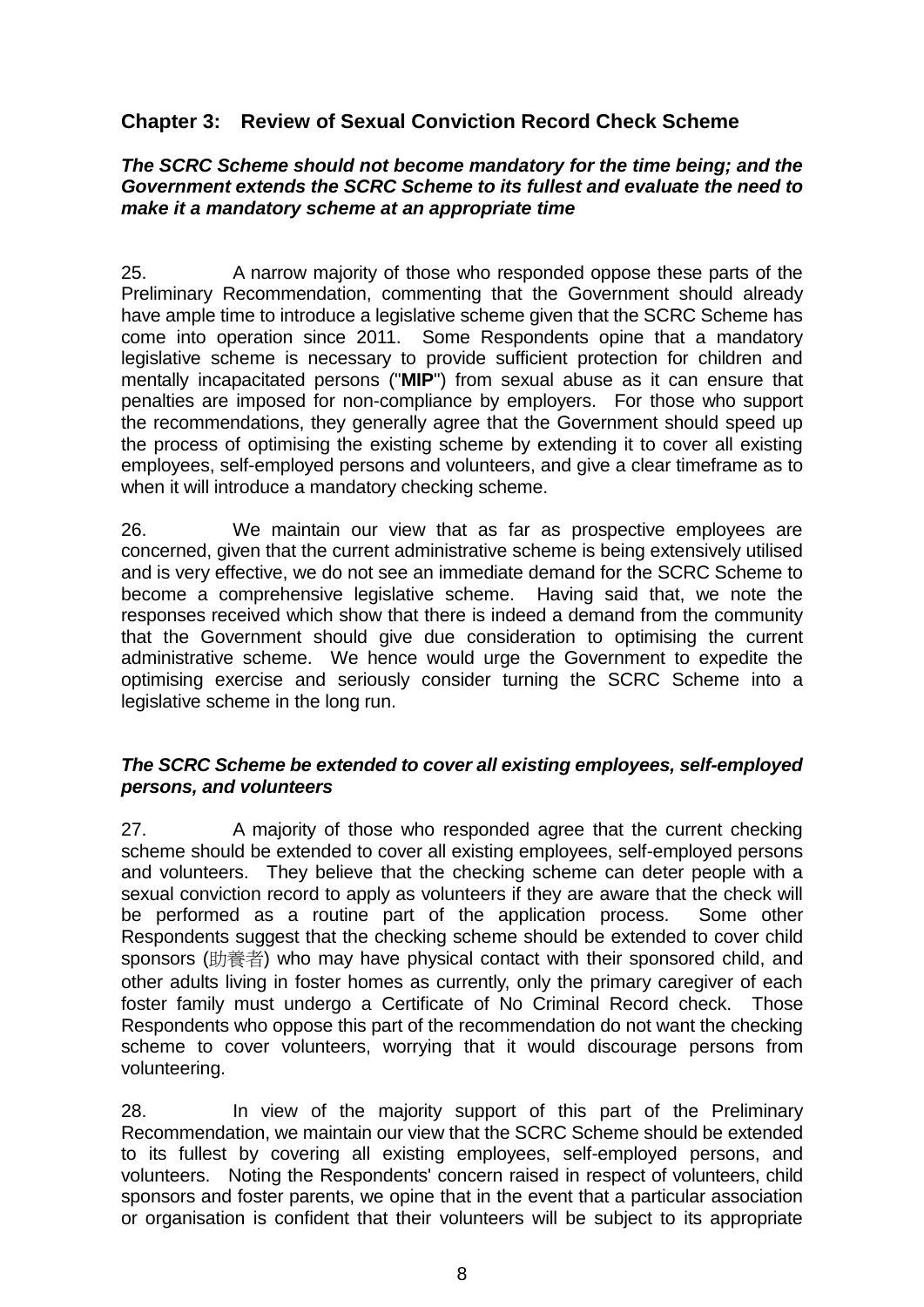supervision, or that the duration of the volunteering session is short, the association or organisation may well decide to dispense with the check. However, they should be reminded that if volunteers are excluded completely from the checking scheme, they will not have any effective means to find out the conviction records of a particular volunteer even when they see the need to be informed in some occasions of a person's sexual conviction record.

29. The relationship between the child sponsor and the sponsored child may differ considerably among different NGOs providing child sponsorship services, and not all child sponsors may have the opportunity to be in physical contact with their sponsored children alone in the absence of staff of the NGOs. We believe that the focus should be on whether the child sponsors' arrangement would usually involve, or are likely to involve, contact with the sponsored children, and so it is more appropriate to use the existing definition (ie "child-related work" be defined as work where the usual duties involve, or are likely to involve, contact with a child) to identify these groups of persons who are to be covered by the checking scheme. As regards foster parents, we wish to remind the community that the SCRC Scheme is an administrative scheme for sexual conviction record check to enable the criminal conviction records for sexual offences of persons who undertake child and MIPs related work to be checked. The checking scheme is not intended to cover persons living with children in a family setting, be it blood family or foster family. Hence, the current checking scheme is not the appropriate forum for consideration of including foster parents and adults who live with the foster child. The relevant Government department or other organisations (eg SWD or NGOs) should already have established procedures for conducting due diligence to ensure the foster child is sufficiently protected in the foster home.

# **Spent convictions**

30. Noting that there are compelling arguments for and against covering spent convictions in the SCRC Scheme, we invited the Hong Kong community to express their views. The consultation results show that the majority of the Respondents oppose the checking scheme to be extended to include spent convictions because it goes against the spirit of the Rehabilitation of Offenders Ordinance (Cap 297) and that sex offender of minor sexual offences should be given a chance to turn over a new leaf. As for those who support including spent convictions, their general comment is that they believe the inclusion is necessary for better protection of children and vulnerable persons.

31. After balancing the arguments from both sides, and in the light of the majority view, we agree that it is important to give offenders of minor sexual offences the chance to rehabilitate and hence do not recommend that the SCRC Scheme includes spent convictions. In coming to this conclusion, we have also considered that the exclusion of spent convictions in the SCRC Scheme does not mean that children are not otherwise protected by relevant legislation such as the Child Care Services Ordinance (Cap 243) <sup>13</sup> and the Education Ordinance (Cap  $279$ )<sup>14</sup> when the context so warrants.

<sup>1</sup> <sup>13</sup> Child Care Services Ordinance (Cap 243), s 15A(3).

Education Ordinance (Cap 279), ss 27 and 44.